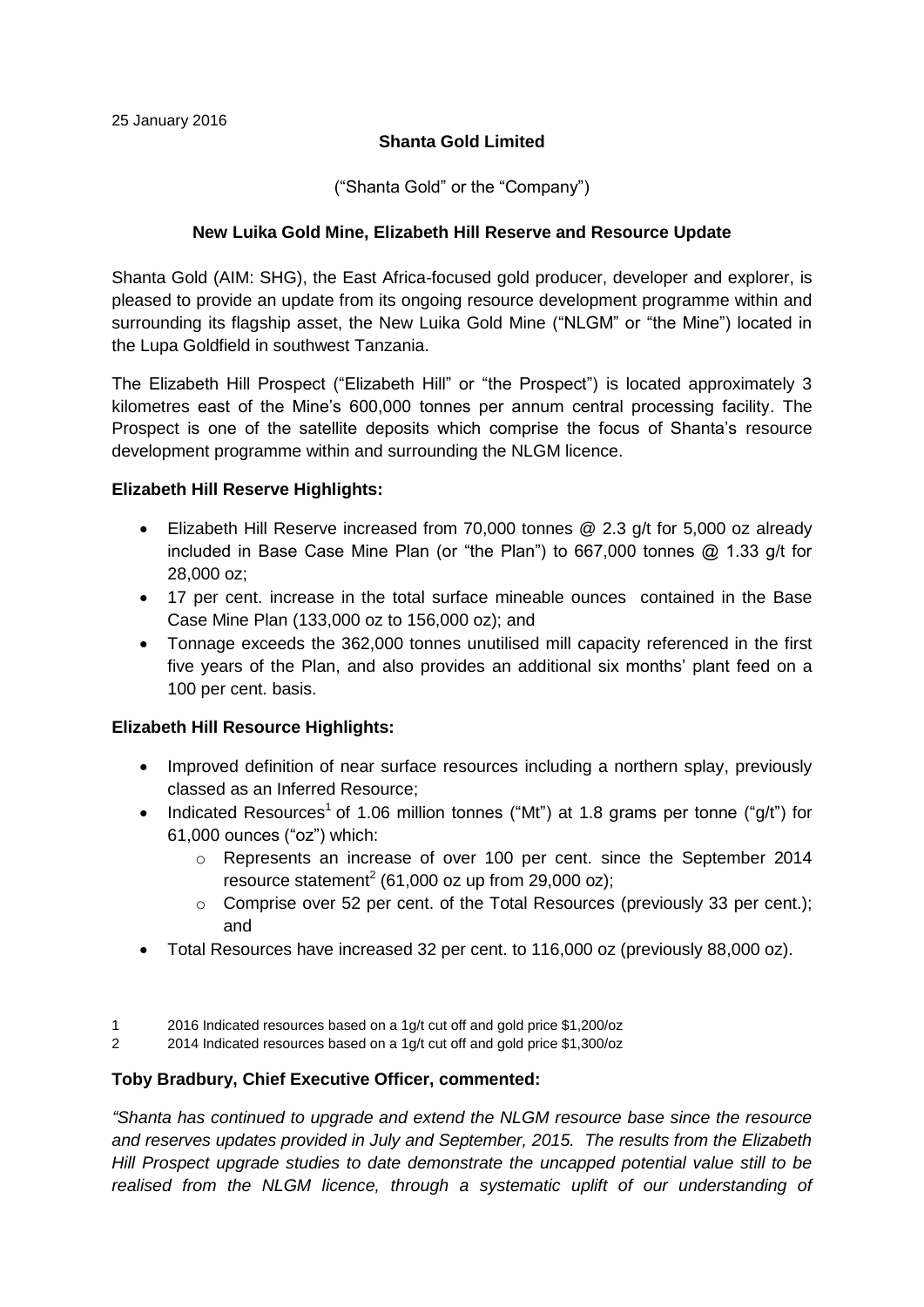*resources that had not previously been fully explored. These resources offer significant realisable value in that they sit within the existing mining licence with a proven and highly efficient process plant."*

*"This resource and reserve update delivers incremental value to the Base Case Mine Plan, filling the vacant plant capacity and extending mine life. The considerable uplift in Indicated Resources since 2014 also demonstrates the greater optionality NLGM offers during future operation.* 

*Additional resources that still sit outside the Mine Plan, including 90,000oz of Inferred Resource at Bauhinia Creek, provide potential to further extend mine life. All resources at NLGM remain open at depth. We anticipate continual updates to resources, adding them into the Mine Plan over the course of 2016."*

#### **Enquiries:**

#### **Shanta Gold Limited**

| Toby Bradbury (CEO) | +255 22 2925148-50 |
|---------------------|--------------------|
| Eric Zurrin (CFO)   | +255 22 2925148-50 |

## **Nominated Adviser and Broker**

Peel Hunt LLP

Matthew Armitt / Ross Allister  $+44(0)2074188900$ 

## **Financial Public Relations**

**Tavistock** 

Emily Fenton / Nuala Gallagher +44 (0)20 7920 3150

#### **About Shanta Gold**

Shanta Gold is an East Africa-focused gold producer, developer and explorer. It currently has defined ore resources on the New Luika and Singida projects in Tanzania and holds exploration licences over a number of additional properties in the country. Shanta's flagship New Luika Gold Mine commenced production in 2012 and produced 81,873 ounces in 2015. The Company is admitted to trading on London's AIM and has approximately 469 million shares in issue. For further information please visit: www.shantagold.com.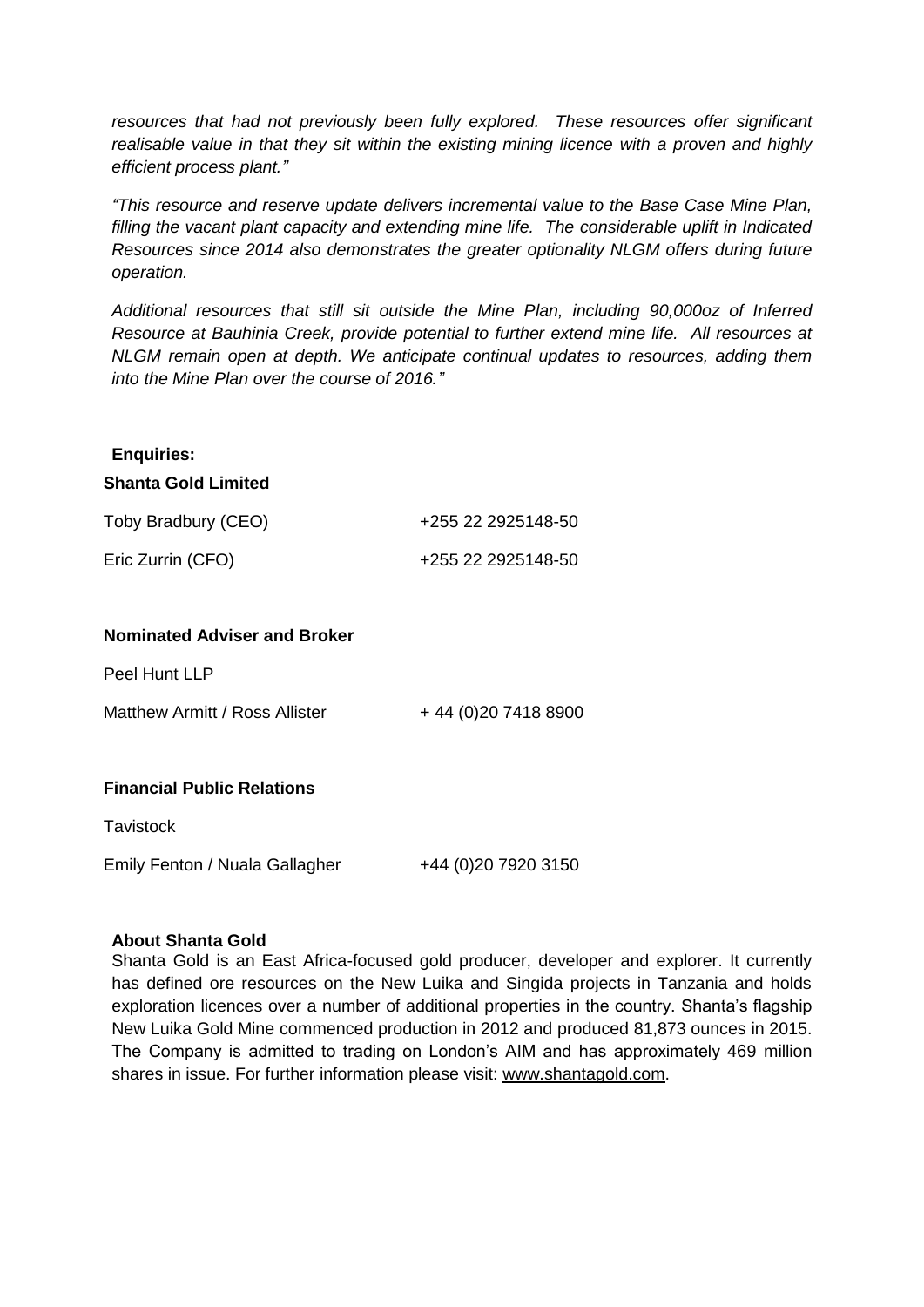# **Elizabeth Hill Resource Update**

.

Table 1: Elizabeth Hill In situ Resource 2015 - Fresh Rock Density: 2.75 grams per cm<sup>3</sup> depleted to LiDAR topographical surface.

| <b>Main Body</b> |        |       | <b>Northern Splay</b><br><b>Total</b> |                 |                |       |                  |              |                  |        |       |               |  |
|------------------|--------|-------|---------------------------------------|-----------------|----------------|-------|------------------|--------------|------------------|--------|-------|---------------|--|
| <b>Indicated</b> |        |       |                                       | Indicated       |                |       |                  |              | <b>Indicated</b> |        |       |               |  |
| Cut Off          | Tonnes | Grade | Ounces                                | Cut Off         | Tonnes         | Grade | Ounces           | Cut Off      |                  | Tonnes | Grade | <b>Ounces</b> |  |
| g/t              | Mt     | g/t   | Koz                                   | g/t             | M <sub>t</sub> | g/t   | Koz              | g/t          |                  | Mt     | g/t   | Koz           |  |
| 0.0              | 4.66   | 0.7   | 104                                   | 0.0             | 0.19           | 1.5   | $9\,$            | 0.0          |                  | 4.85   | 0.7   | 113           |  |
| 0.5              | 2.38   | 1.1   | 85                                    | 0.5             | 0.14           | 2.0   | $\boldsymbol{9}$ | 0.5          |                  | 2.52   | 1.2   | 94            |  |
| 1.0              | 0.95   | 1.7   | 52                                    | 1.0             | 0.11           | 2.4   | 8                | 1.0          |                  | 1.06   | 1.8   | 61            |  |
| 1.5              | 0.49   | 2.2   | 34                                    | 1.5             | 0.08           | 2.8   | $\overline{7}$   | 1.5          |                  | 0.56   | 2.3   | 41            |  |
| 2.0              | 0.26   | 2.6   | 22                                    | 2.0             | 0.06           | 3.1   | 6                | 2.0          |                  | 0.31   | 2.7   | 27            |  |
|                  |        |       |                                       |                 |                |       |                  |              |                  |        |       |               |  |
| <b>Inferred</b>  |        |       |                                       | <b>Inferred</b> |                |       |                  |              | <b>Inferred</b>  |        |       |               |  |
| Cut Off          | Tonnes | Grade | Ounces                                | Cut Off         | Tonnes         | Grade | Ounces           | Cut Off      |                  | Tonnes | Grade | Ounces        |  |
| g/t              | Mt     | g/t   | Koz                                   | g/t             | Mt             | g/t   | Koz              | g/t          |                  | Mt     | g/t   | Koz           |  |
| 0.0              | 4.33   | 0.6   | 88                                    | 0.0             | 1.29           | 1.1   | 46               | 0.0          |                  | 5.61   | 0.7   | 135           |  |
| 0.5              | 2.84   | 0.8   | 73                                    | 0.5             | 1.24           | 1.1   | 46               | 0.5          |                  | 4.09   | 0.9   | 118           |  |
| 1.0              | 0.47   | 1.4   | 21                                    | 1.0             | 0.78           | 1.4   | 35               | 1.0          |                  | 1.25   | 1.4   | 56            |  |
| 1.5              | 0.13   | 1.8   | $\overline{7}$                        | 1.5             | 0.16           | 2.2   | 11               | 1.5          |                  | 0.28   | 2.0   | 19            |  |
| 2.0              | 0.03   | 2.2   | $\overline{2}$                        | 2.0             | 0.08           | 2.7   | $\overline{7}$   | 2.0          |                  | 0.10   | 2.6   | 8             |  |
|                  |        |       |                                       |                 |                |       |                  |              |                  |        |       |               |  |
| <b>Total</b>     |        |       |                                       | <b>Total</b>    |                |       |                  | <b>Total</b> |                  |        |       |               |  |
| Cut Off          | Tonnes | Grade | Ounces                                | Cut Off         | Tonnes         | Grade | Ounces           | Cut Off      |                  | Tonnes | Grade | Ounces        |  |
| g/t              | Mt     | g/t   | Koz                                   | q/t             | Mt             | g/t   | Koz              | g/t          |                  | Mt     | q/t   | Koz           |  |
| 0.0              | 8.99   | 0.7   | 192                                   | 0.0             | 1.48           | 1.2   | 55               | 0.0          |                  | 10.47  | 0.7   | 248           |  |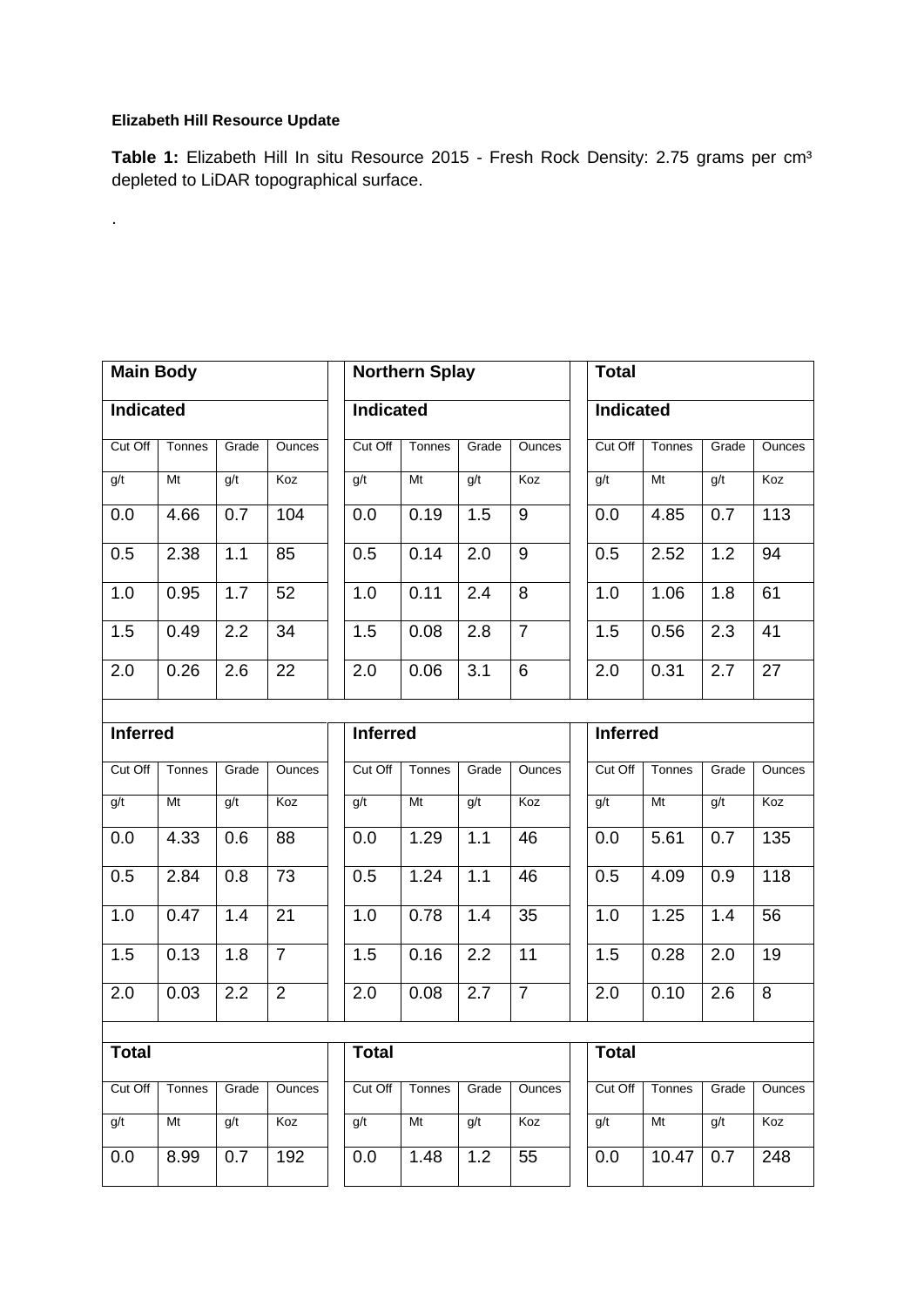| 0.5 | $5.22 \cdot 0.9$ |                   | 158  | 0.5 | $\vert$ 1.38       | $\vert$ 1.2       | 54 | 0.5 | 6.61 | 1.0 | 212 |
|-----|------------------|-------------------|------|-----|--------------------|-------------------|----|-----|------|-----|-----|
| 1.0 | $1.43$   1.6     |                   | l 73 | 1.0 | $\vert 0.89 \vert$ | $\overline{1.5}$  | 43 | 1.0 | 2.31 | 1.6 | 116 |
| 1.5 | 0.61             | $\vert$ 2.1       | 42   | 1.5 | $\vert$ 0.23       | $\vert 2.4 \vert$ | 18 | 1.5 | 0.85 | 2.2 | 60  |
| 2.0 | 0.28             | $\vert 2.6 \vert$ | 23   | 2.0 | 0.13               | 2.9               | 12 | 2.0 | 0.42 | 2.7 | 36  |

Competent Person Statement

The technical information contained within this announcement has been reviewed and approved by Mr. David Briggs Pri.Sci.Nat. NHD Economic Geology, a Member of the South African Council for Natural Scientific Professionals (SACNASP Membership Number 400225/09), a 'Recognized Professional Organization' (RPO) included in a list that is posted on the ASX website from time to time. Mr. Briggs is a consultant to Shanta and has sufficient experience that is relevant to the style of mineralization and type of deposit under consideration and to the activity being undertaken to qualify as a Competent Person as defined in the 2012 Edition of the 'Australasian Code for Reporting of Exploration Results, Mineral Resources and Ore Reserves' and for the purposes of the AIM Guidance Note on Mining and Oil & Gas Companies dated June 2009.

#### **Elizabeth Hill Reserve Update**

The JORC (2012 Edition) compliant study supporting the Ore Reserve statement was completed by Philip van Vuuren, Shanta Gold's Consultant Mining Engineer. The JORC (2012 Edition) compliant January 2016 Mineral Resources estimate, summarised above, formed the basis of this Ore Reserve estimate. Ore Reserves were estimated with Micromine 2015, utilising the Lerchs-Grossman optimisation algorithm, using the current mining operation's cost structure and pit slopes defined in the geotechnical report by Middindi. Only Ore Reserves contained within the Measured and Indicated Resource category envelope have been used to determine these Reserves resulting in two economic pits.

It is intended that the Ore Reserves from Elizabeth Hill will be utilised to augment the production from the other pits ensuring the beneficiation plant is run at full capacity. The current beneficiation plant capacity is 600,000 tons per annum.

The updated Ore Reserve estimate is summarised below:

|                           |               | January 2016 Ore Reserves for New Luika Gold Mine |               |               |       |         |               |
|---------------------------|---------------|---------------------------------------------------|---------------|---------------|-------|---------|---------------|
|                           | In-situ       |                                                   | In-situ       | <b>ROM</b>    |       |         | Recoverable   |
|                           | <b>Tonnes</b> | Grade                                             | <b>Ounces</b> | <b>Tonnes</b> | Grade | Reserve | <b>Ounces</b> |
|                           | (Mt)          | (g/t)                                             | (koz)         | (Mt)          | (g/t) | (koz)   | (koz)         |
| Elizabeth Hill            | 0.645         | 1.46                                              | 30            | 0.667         | 1.33  | 28      | 26            |
| <b>Total Probable Ore</b> |               |                                                   |               |               |       |         |               |
| <b>Reserves for</b>       | 0.645         | 1.46                                              | 30            | 0.667         | 1.33  | 28      | 26            |
| <b>Elizabeth Hill</b>     |               |                                                   |               |               |       |         |               |

The following key technical parameters were used in the determination of the Ore Reserve:

| <b>Parameter</b> | <b>Units</b> | Value |
|------------------|--------------|-------|
|                  |              |       |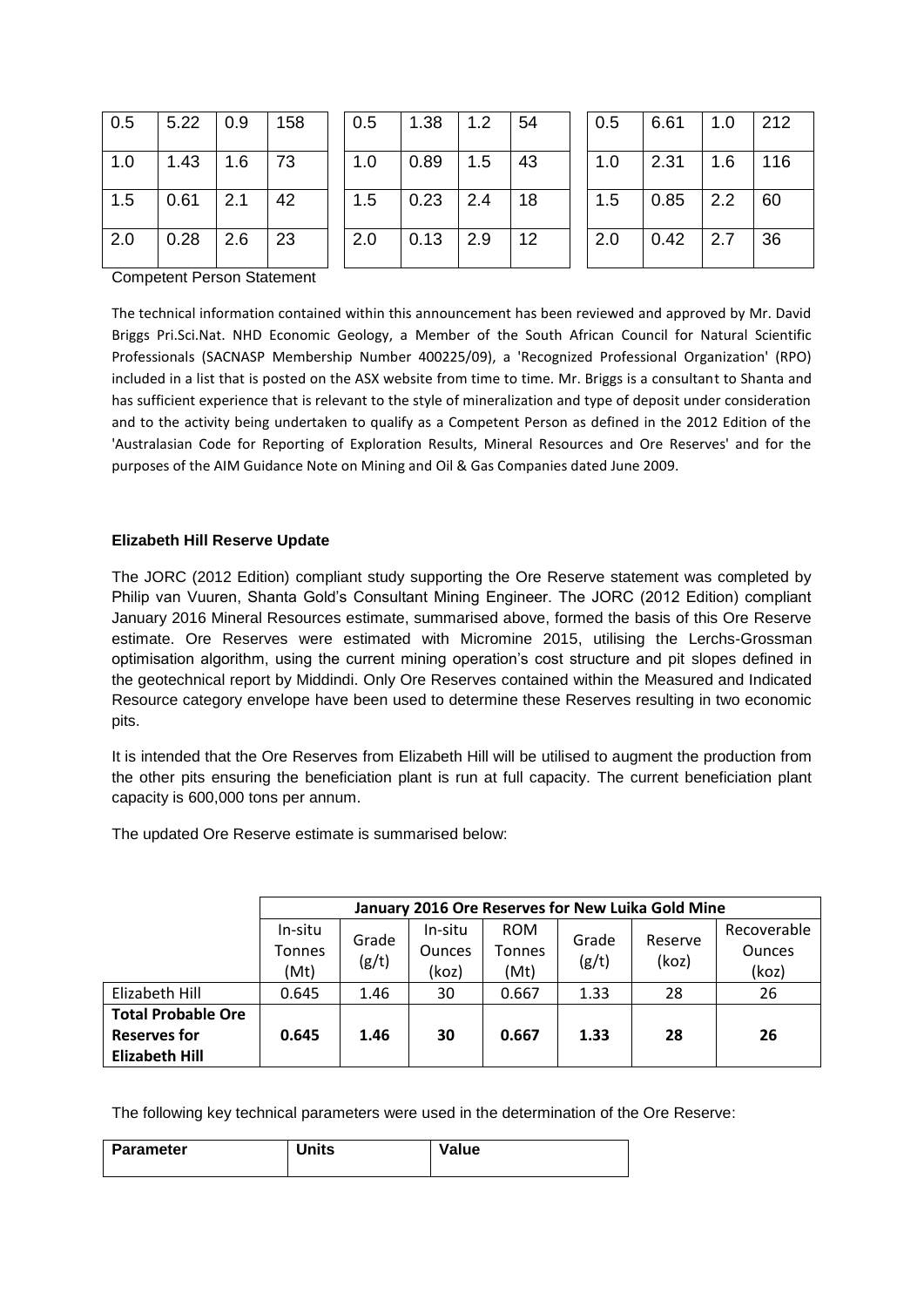| <b>Gold Price</b>            | US\$ per ounce | 1,200 |
|------------------------------|----------------|-------|
| Overall Pit Wall Slope       | Degrees        | 42    |
| <b>Mining Dilution Added</b> | $\%$           | 10    |
| Mining Recovery              | $\%$           | 94    |
| <b>Plant Recovery</b>        | %              | 91    |
| <b>Royalty Payment</b>       | %              | 5     |

Note: 1) Projected poor hanging wall conditions resulted in this lower than normal average pit slope

Based on the above parameters, the economic cut-off grade is 0.94g/t and the average cash cost inclusive of royalties is USD 1,094 per ounce.

The reported Ore Reserves have been compiled by Mr. Philip van Vuuren BSc (Min) Eng, BComm (UNISA) is a member of the SAIMM (member number 20424) and ECSA (member number 865248) and is an *Independent Consulting Mining Engineer*. He has sufficient experience, relevant to the style of mineralisation and type of deposit under consideration and to the activity he is undertaking, to qualify as a Competent Person as defined in the 'Australasian Code for Reporting of Mineral Resources and Ore Reserves' of December 2012 ("JORC Code") as prepared by the Joint Ore Reserves Committee of the Australasian Institute of Mining and Metallurgy, the Australian Institute of Geoscientists and the Minerals Council of Australia. Mr. van Vuuren gives Shanta Gold Limited consent to use this reserve estimate in reports.

#### **Glossary of Terms**

| g/t                              | Grams per metric tonne. The unit of measurement of metal content or grade,<br>equivalent to parts per million.                                                                                                                                                                                                                                                                                                                                                                                                                                                                                                                                                                                                                                                                                                                                                                                                                        |
|----------------------------------|---------------------------------------------------------------------------------------------------------------------------------------------------------------------------------------------------------------------------------------------------------------------------------------------------------------------------------------------------------------------------------------------------------------------------------------------------------------------------------------------------------------------------------------------------------------------------------------------------------------------------------------------------------------------------------------------------------------------------------------------------------------------------------------------------------------------------------------------------------------------------------------------------------------------------------------|
| <b>Mineral Resource</b>          | A 'Mineral Resource' is a concentration or occurrence of solid material of<br>economic interest in or on the Earth's crust in such form, grade (or quality), and<br>quantity that there are reasonable prospects for eventual economic extraction.<br>The location, quantity, grade (or quality), continuity and other geological<br>characteristics of a Mineral Resource are known, estimated or interpreted from<br>specific geological evidence and knowledge, including sampling. Mineral<br>Resources are sub-divided, in order of increasing geological confidence, into<br>Inferred, Indicated and Measured categories.                                                                                                                                                                                                                                                                                                       |
| Indicated<br>Mineral<br>Resource | An 'Indicated Mineral Resource' is that part of a Mineral Resource for which<br>quantity, grade (or quality), densities, shape and physical characteristics are<br>estimated with sufficient confidence to allow the application of Modifying Factors<br>in sufficient detail to support mine planning and evaluation of the economic<br>viability of the deposit.<br>Geological evidence is derived from adequately detailed and reliable exploration,<br>sampling and testing gathered through appropriate techniques from locations<br>such as outcrops, trenches, pits, workings and drill holes, and is sufficient to<br>assume geological and grade (or quality) continuity between points of<br>observation where data and samples are gathered.<br>An Indicated Mineral Resource has a lower level of confidence than that<br>applying to a Measured Mineral Resource and may only be converted to a<br>Probable Ore Reserve. |
| Inferred<br>Mineral<br>Resource  | An 'Inferred Mineral Resource' is that part of a Mineral Resource for which<br>quantity and grade (or quality) are estimated on the basis of limited geological<br>evidence and sampling. Geological evidence is sufficient to imply but not verify<br>geological and grade (or quality) continuity. It is based on exploration, sampling<br>and testing information gathered through appropriate techniques from locations                                                                                                                                                                                                                                                                                                                                                                                                                                                                                                           |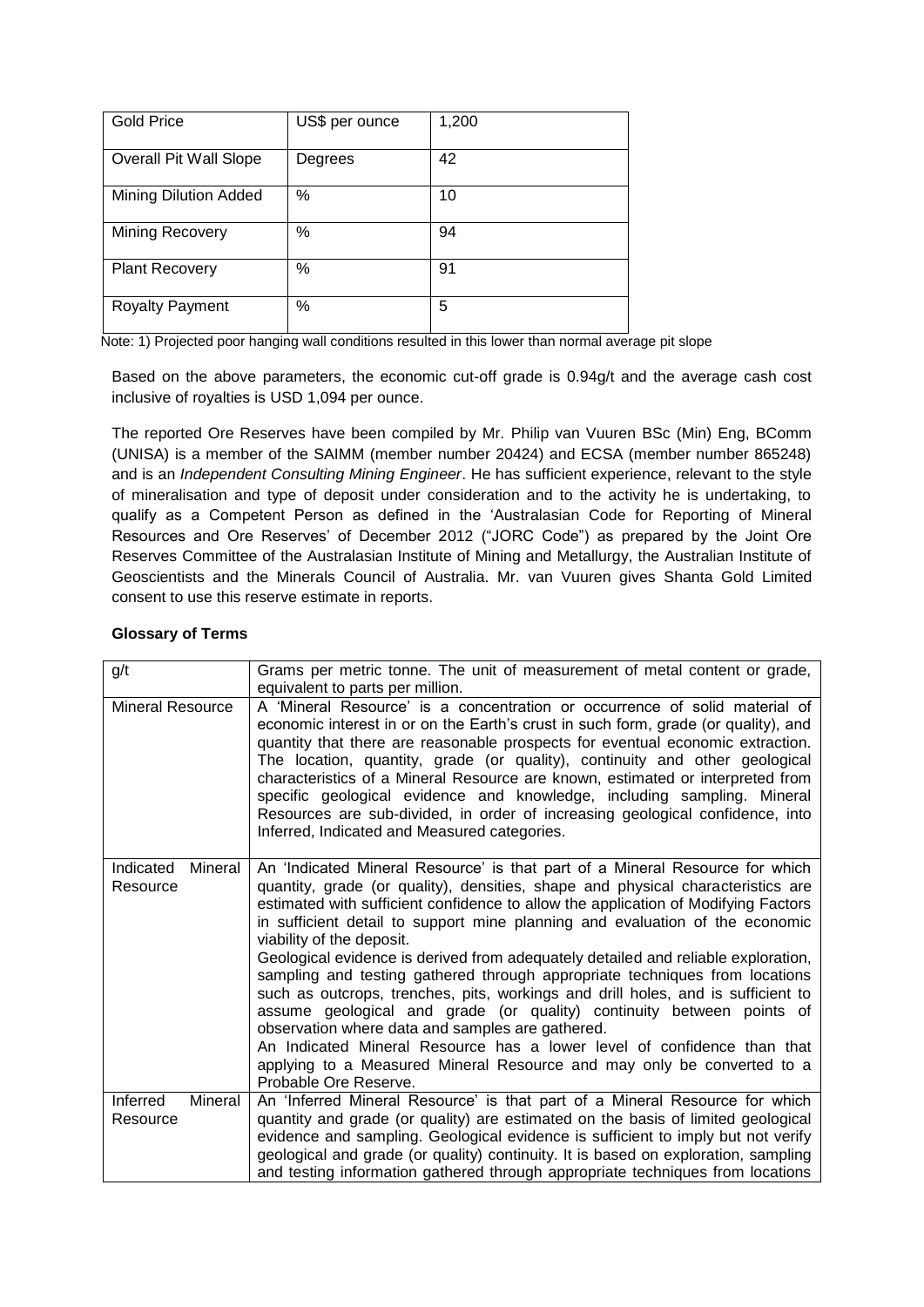|                              | such as outcrops, trenches, pits, workings and drill holes. An Inferred Mineral<br>Resource has a lower level of confidence than that applying to an Indicated<br>Mineral Resource and must not be converted to an Ore Reserve. It is reasonably<br>expected that the majority of Inferred Mineral Resources could be upgraded to<br>Indicated Mineral Resources with continued exploration.                                                                                                                                                                                                                                                                                                                          |
|------------------------------|-----------------------------------------------------------------------------------------------------------------------------------------------------------------------------------------------------------------------------------------------------------------------------------------------------------------------------------------------------------------------------------------------------------------------------------------------------------------------------------------------------------------------------------------------------------------------------------------------------------------------------------------------------------------------------------------------------------------------|
| In-Situ                      | In its natural position or place.                                                                                                                                                                                                                                                                                                                                                                                                                                                                                                                                                                                                                                                                                     |
| <b>JORC Code</b>             | The Australasian Code for Reporting of Exploration Results, Mineral Resources<br>and Ore Reserves (the 'JORC Code' or 'the Code') sets out minimum standards,<br>recommendations and guidelines for Public Reporting in Australasia of<br>Exploration Results, Mineral Resources and Ore Reserves. The Joint Ore<br>Reserves Committee ('JORC') was established in 1971 and published several<br>reports containing recommendations on the classification and Public Reporting<br>of Ore Reserves prior to the release of the first edition of the JORC Code in<br>1989.<br>Revised and updated editions of the Code were issued in 1992, 1996, 1999, and<br>2004. The 2012 edition supersedes all previous editions. |
| Koz                          | One thousand Troy ounces. All references to ounces are Troy ounces with the                                                                                                                                                                                                                                                                                                                                                                                                                                                                                                                                                                                                                                           |
|                              | conversion factor being 31.1034768 metric grams per Troy ounce                                                                                                                                                                                                                                                                                                                                                                                                                                                                                                                                                                                                                                                        |
| Mt                           | One million metric tonnes                                                                                                                                                                                                                                                                                                                                                                                                                                                                                                                                                                                                                                                                                             |
| Ore Reserve                  | An 'Ore Reserve' is the economically mineable part of a Measured and/or<br>Indicated Mineral Resource. It includes diluting materials and allowances for<br>losses, which may occur when the material is mined or extracted and is defined<br>by studies at Pre-Feasibility or Feasibility level as appropriate that include<br>application of Modifying Factors. Such studies demonstrate that, at the time of<br>reporting, extraction could reasonably be justified.                                                                                                                                                                                                                                               |
| Probable<br>Ore<br>Reserve   | A 'Probable Ore Reserve' is the economically mineable part of an Indicated, and<br>in some circumstances, a Measured Mineral Resource. The confidence in the<br>Modifying Factors applying to a Probable Ore Reserve is lower than that<br>applying to a Proved Ore Reserve.                                                                                                                                                                                                                                                                                                                                                                                                                                          |
| Recoverable<br><b>Ounces</b> | That portion of the metal contained within the ore that can be recovered through<br>metallurgical processing                                                                                                                                                                                                                                                                                                                                                                                                                                                                                                                                                                                                          |
| <b>ROM</b>                   | Mined ore that can be processed by the recovery plant                                                                                                                                                                                                                                                                                                                                                                                                                                                                                                                                                                                                                                                                 |

# **Appendix 1**

## **Summary of Resource Estimation Parameters**

- The Mineral Resource estimate for the Elizabeth Hill was completed by Mr. David Briggs in November 2015.
- Totals have been rounded to reflect uncertainty in accordance with JORC guidelines for mineral resource estimation from actual derived results and some rounding errors may occur when multiplying summary table figures
- Block modelling and resource estimation has been completed using CAE Studio™ with wireframe models of mineralised domains created within Micromine™
- Data supporting the resource estimate has been audited by an external consultant who concluded that sufficient QAQC and data validation has been undertaken to support a resource estimate of this nature
- The primary data was used to define the extents of the mineralised envelope while 1m down-hole composites were used for statistical analysis, variography and resource estimation
- High value outliers were capped where deemed appropriate